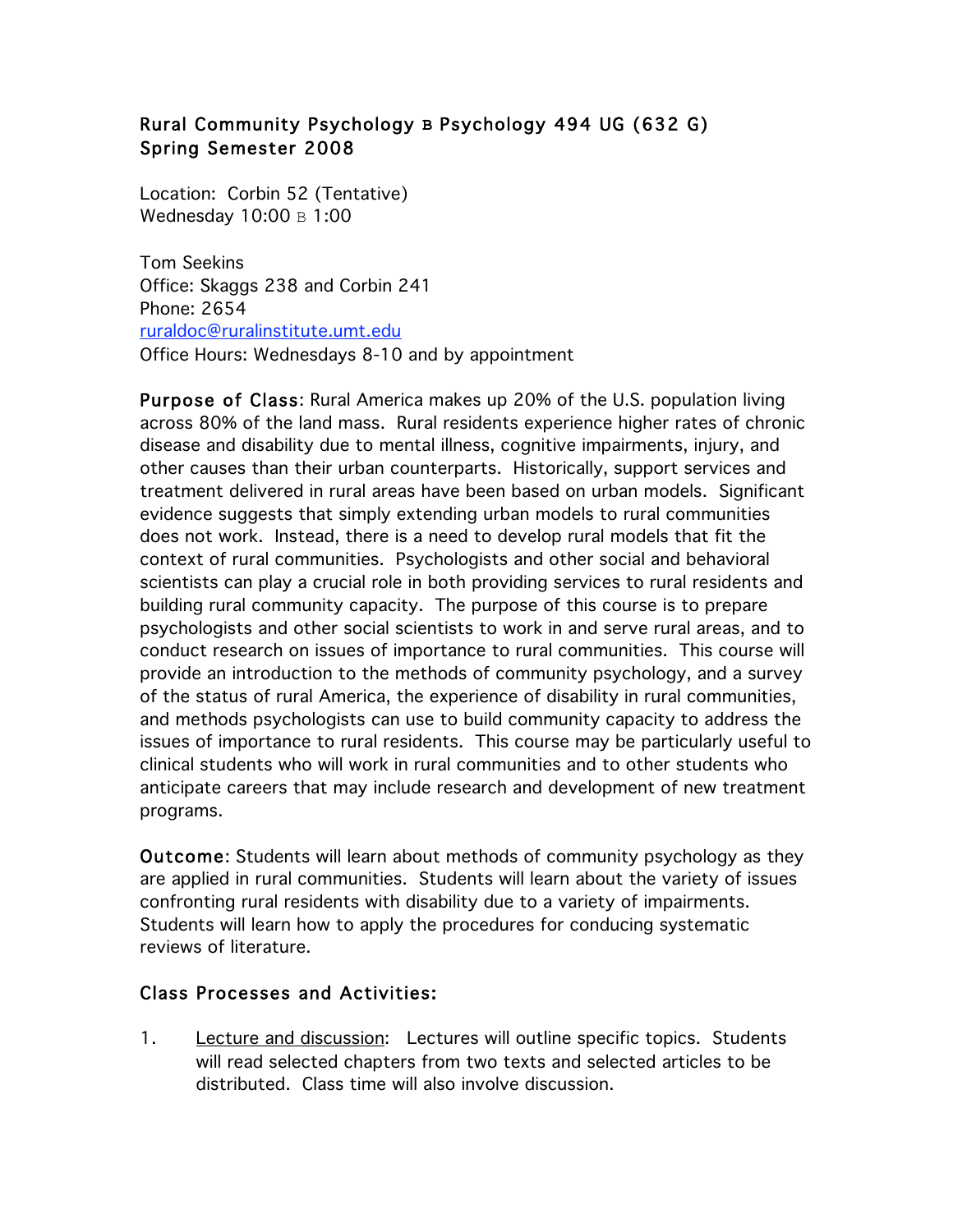- 2. Guest lectures: Policy makers and providers serving rural areas will make invited presentations to class on selected topics (e.g., rural outreach services, tele-medicine, etc.).
- 3. Key readings for presentation and discussion. Students will be assigned articles to read and to summarize for selected classes. Each student will provide a brief (5-10 minute) oral summary of the reading for the class.
- 3. Review and concept paper. Students will select an issue (e.g., rural employment), population (e.g., children with special health care needs), problem (e.g., affordable housing for the mentally ill), service model (teletherapy), or treatment approach (e.g., support groups) and conduct a review of literature on the topic. The review will be structured to follow the procedures for conducting a "systematic" literature review. Undergraduate students may select a topic from a list of "key questions" with a prepared outline for conducting the review. Graduate students may develop their own topic and specify the content elements for the review. Undergraduates must conduct their review using at least one major literature data base (e.g., Web of Knowledge). Graduate students must use at least two (e.g., PsychLit). Students will use their review as a basis to develop a brief concept paper in a standard format that outlines a potential line of research or policy development that would extend findings of interest to the student.

# Reading and Materials:

Stamm, B.H. (2003). Rural behavioral health care: An interdisciplinary guide. Washington, DC: American Psychological Association.

Keys, C.B. & Dowrick, P.W. (2001). People with disabilities: Empowerment and community action. New York: Haworth Press.

Selected articles addressing specific issues will be determined.

## Evaluation and Grading:

Students will be evaluated along the following performances and products. A total of 100 points may be achieved with the distribution for each performance or product listed in parentheses. The +/- system will not be used. Grades will be assigned as follows:

 $A = 90 B 100$  $B = 80 - 89$  $C = 70 - 79$  $D = 60 B 69$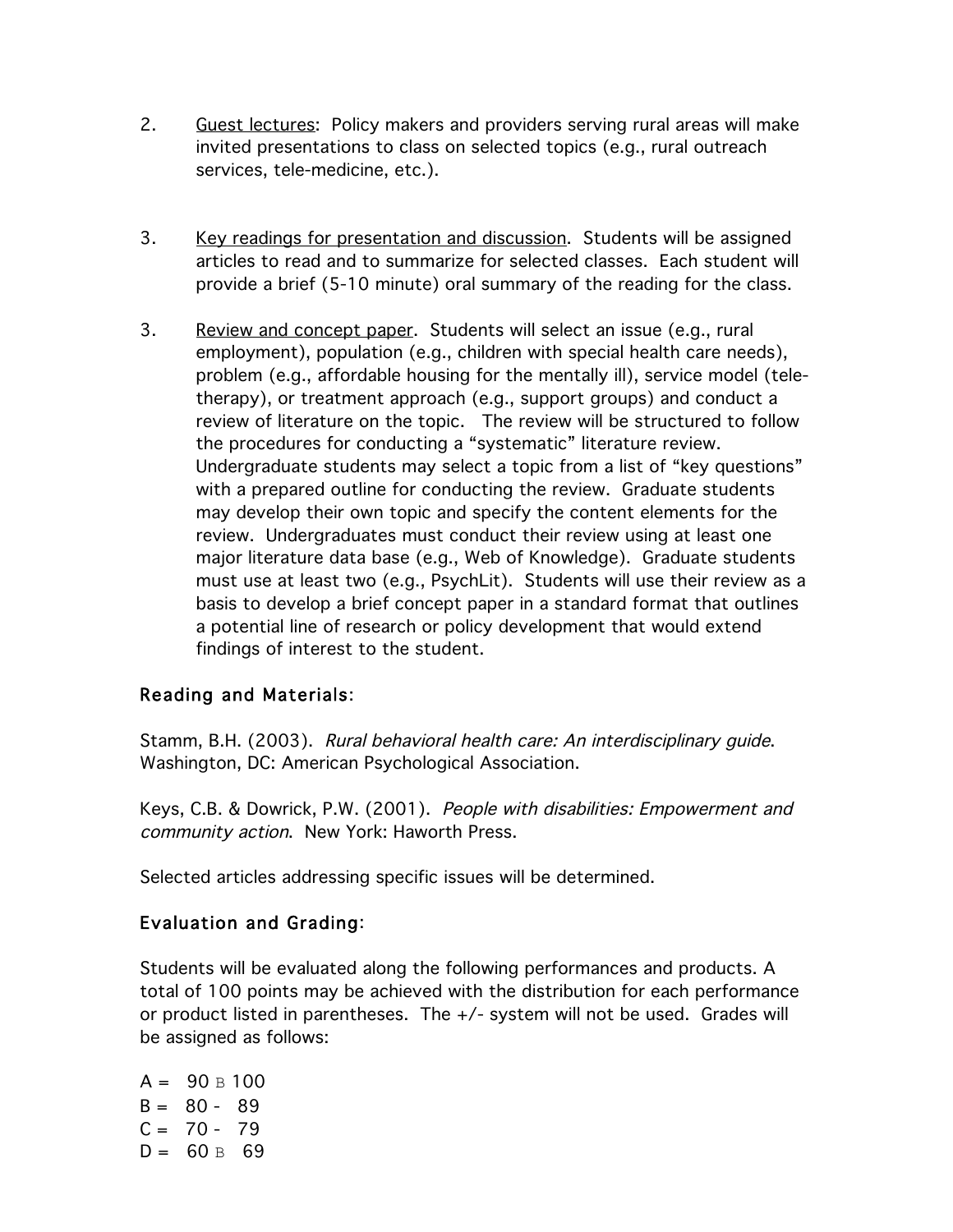#### $F = 0 - 59$

### - Class participation

- Participation in and contribution to class discussion; including oral summaries of assigned readings. (5)

#### Article Reviews

- Preparation of a written review of one to two readings and an oral presentation of the review. (10)

- Systematic Review

-Completion of a written review and concept paper that summarizes research in a selected area of relevance to rural community psychology. (40)

-Presentation and defense or review and concept paper in class (5)

#### - Mid-term and final examination

|  |  | - Mid-term examination (Brief essay) |  |  | (20) |
|--|--|--------------------------------------|--|--|------|
|--|--|--------------------------------------|--|--|------|

- Final examination (Brief essay) (20)

## Dropping the Course:

The last day to drop the class on Cyberbear is February  $11<sup>th</sup>$ . The class may be dropped using a drop/add form until March 4th. Late drops will not be supported.

### Attendance Policy:

If you know you will miss a class, be late, or leave early, please, call in advance. Attendance at the first eight classes is particularly important. If you miss any of these classes, you should see me to be sure you understand the assignments, as they are required.

### Examination:

A mid-term and final examination will be required.